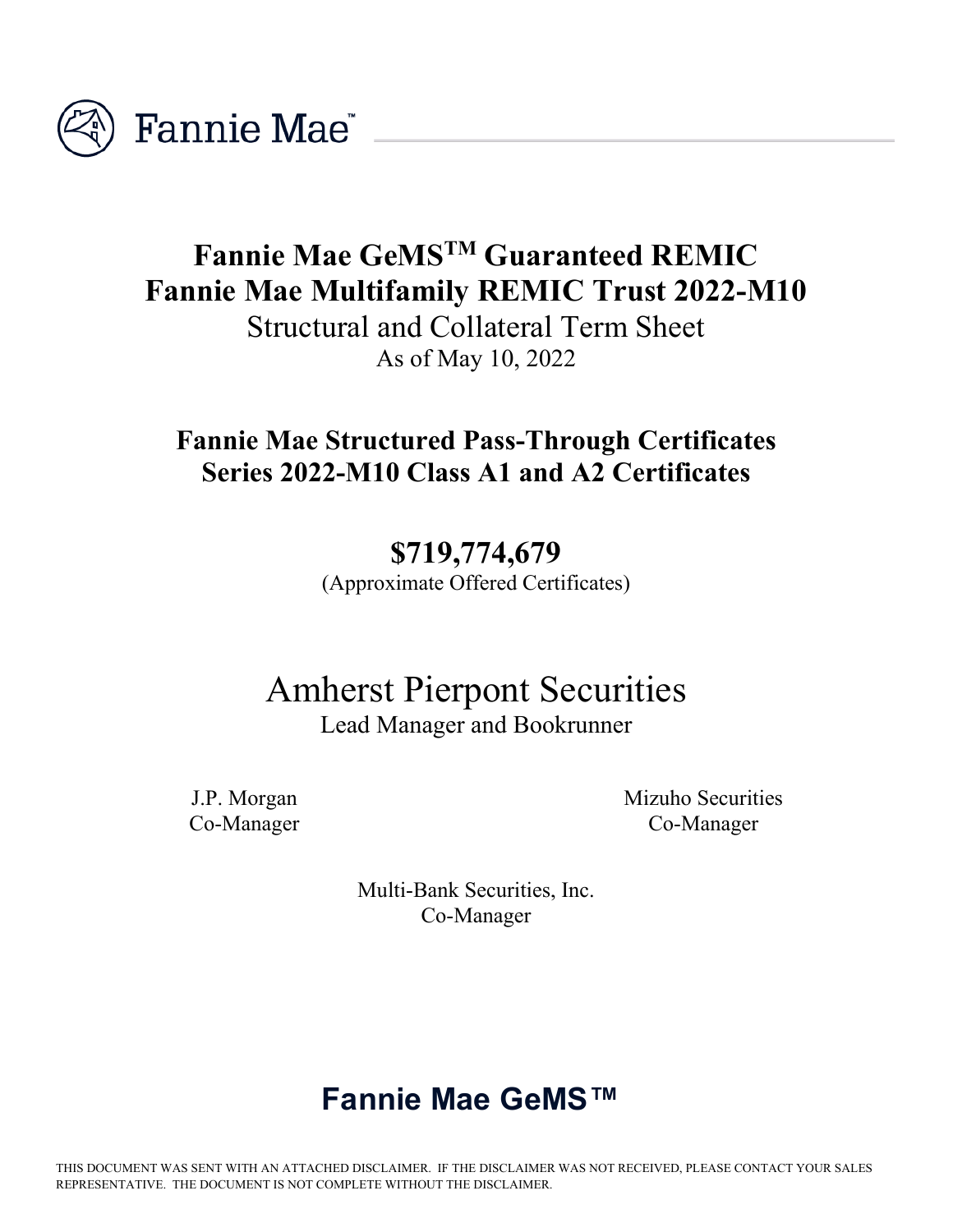THE SECURITIES TO WHICH THIS STRUCTURAL AND COLLATERAL TERM SHEET (THIS "TERM SHEET") RELATES WILL BE DESCRIBED IN GREATER DETAIL IN A CORRESPONDING PROSPECTUS SUPPLEMENT (THE "PROSPECTUS SUPPLEMENT" AND, TOGETHER WITH THE RELATED BASE PROSPECTUS, THE "OFFERING DOCUMENTS"). THE PROSPECTUS SUPPLEMENT WILL CONTAIN MATERIAL INFORMATION THAT IS NOT CONTAINED IN THIS TERM SHEET (INCLUDING WITHOUT LIMITATION A DETAILED DISCUSSION OF RISKS ASSOCIATED WITH AN INVESTMENT IN THE SECURITIES, UNDER "RISK FACTORS" IN THE PROSPECTUS SUPPLEMENT). THE OFFERING DOCUMENTS WILL BE AVAILABLE UPON REQUEST SHORTLY BEFORE THE SECURITIES ARE ISSUED FROM AMHERST PIERPONT SECURITIES LLC ("AMHERST PIERPONT"), BY CALLING 1-646-776-7700 OR FROM THE FEDERAL NATIONAL MORTGAGE ASSOCIATION ("FNMA") BY CALLING TOLL FREE 1-800-232-6643. CAPITALIZED TERMS USED BUT NOT OTHERWISE DEFINED IN THIS TERM SHEET HAVE THE RESPECTIVE MEANINGS ASSIGNED TO THOSE TERMS IN THE PROSPECTUS SUPPLEMENT. THIS TERM SHEET IS SUBJECT TO CHANGE. THE SECURITIES TO WHICH THIS INFORMATION RELATES WILL NOT BE REGISTERED PURSUANT TO THE U.S. SECURITIES ACT OF 1933 AS AMENDED.

Nothing in this Term Sheet constitutes an offer of securities for sale in the United States or any other jurisdiction. Neither this Term Sheet nor anything contained herein shall form the basis for any contract or commitment whatsoever. These materials have been provided to you for informational purposes only and may not be relied upon by you in evaluating the merits of investing in the securities described herein. If at any time there should commence an offering of securities, any decision to invest in any such offer and to subscribe for or acquire such securities must be based wholly on the information contained in a final Prospectus Supplement issued or to be issued in connection with any such offer and not on the contents hereof. The information contained herein is preliminary as of the date hereof, supersedes any such information previously delivered to you and will be superseded by any such information subsequently delivered and ultimately by the final Prospectus Supplement relating to the securities. These materials are subject to change, completion, supplement or amendment from time totime.

The information contained in the attached materials (the "Information") has been provided to Amherst Pierpont by FNMA and is preliminary and subject to change. The Information does not include all of the information required to be included in the Prospectus Supplement. As such, the Information may not reflect the impact of all structural characteristics of the securities. The assumptions underlying the Information, including structure and collateral, may be modified from time to time to reflect changed circumstances. Prospective purchasers are recommended to review the final Offering Documents discussed in this communication. Offering Documents contain data that is current as of their publication dates and after publication may no longer be complete or current. Final Offering Documents may be obtained from FNMA or Amherst Pierpont by calling the numbers listed above.

There shall not be any offer or sale of the securities discussed in this communication in any jurisdiction in which such offer, solicitation or sale would be unlawful prior to registration or qualification under the securities laws of any such jurisdiction.

The analyses, calculations and valuations herein are based on certain assumptions and data provided by third parties that may vary from the actual characteristics of the pool. Neither Amherst Pierpont nor the issuer has verified these analyses, calculations or valuations. Neither Amherst Pierpont nor the issuer has undertaken to update or amend the Information since the date it was issued. More current information may be available publicly from other sources.

The investment described in this Term Sheet is a structured financial product. These securities are complex instruments intended for sale only to sophisticated investors who understand and assume the risks involved with the purchase thereof. The risks associated with the securities may significantly reduce an investor's expected yield and expected return of principal, and/or reduce an investor's ability to sell or obtain market value information about the securities. Neither Amherst Pierpont nor FNMA is acting as your financial advisor or in any fiduciary capacity or performing any duty of care in this respect, unless otherwise expressly agreed in writing thereby. Investors should independently evaluate the risks associated with the securities and consult their own professional advisors. These risks may include, but may not be limited to:

- The performance of the collateral may be correlated due to economic or other factors that may diminish the value of the securities.
- The performance of the collateral and the value of the securities may be largely dependent on the quality of the origination and servicing of the collateral.
- The securities may be substantially dependent on the claims-paying ability of insurers or guarantors, as further described in the Offering Documents.
- The value of the securities may be diminished by market conditions unrelated to the performance of the securities.

The attached material may not be forwarded or provided by you to any other person. An investor or potential investor in the securities (and each employee, representative, or other agent of such person or entity) may disclose to any and all persons, without limitation, the tax treatment and tax structure of the transaction (as defined in United States Treasury Regulation Section 1.6011-4) and all related materials of any kind, including opinions or other tax analyses, that are provided to such person or entity. However, such person or entity may not disclose any other information relating to this transaction unless such information is related to such tax treatment and tax structure.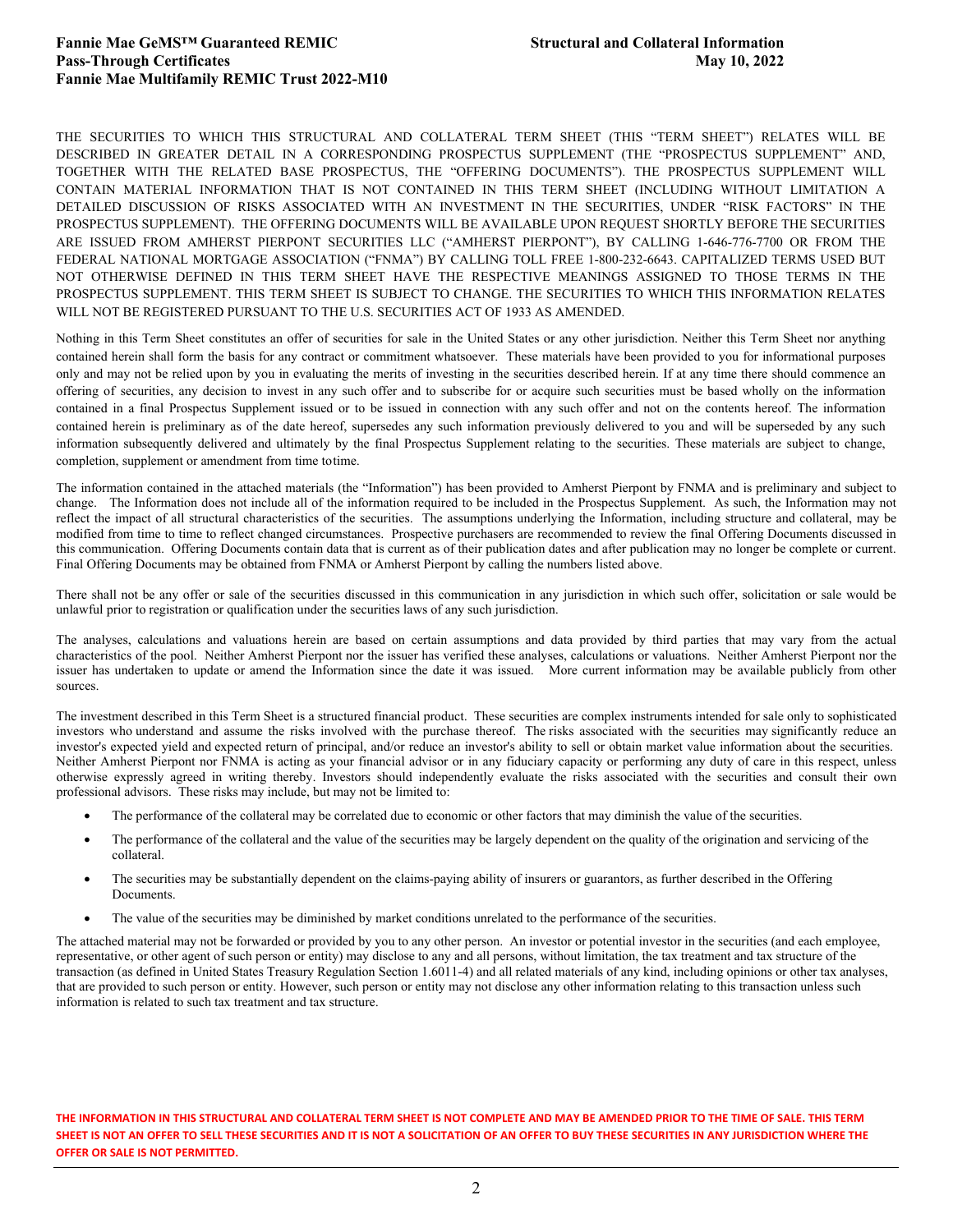#### **Table of Contents**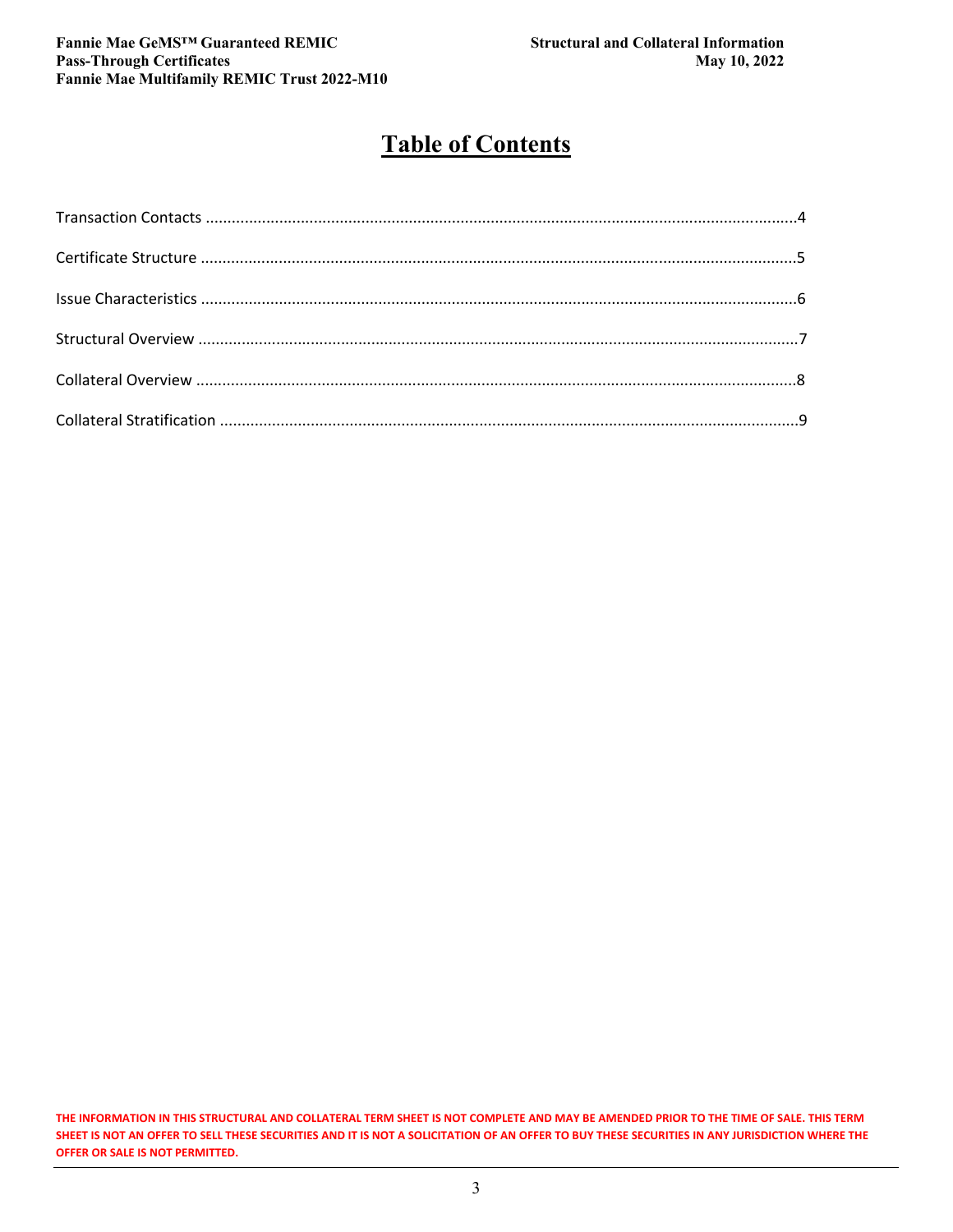#### **Transaction Contacts**

| <b>Amherst Pierpont</b>          | <b>Telephone</b>   | <b>Email</b>                      |
|----------------------------------|--------------------|-----------------------------------|
| <b>Syndicate/Trading:</b>        |                    |                                   |
| Adam Broman                      | $(646)$ 776-7810   | abroman@apsec.com                 |
| Andy Beal                        | $(646)$ 776-7810   | abeal@apsec.com                   |
| <b>Structuring:</b>              |                    |                                   |
| John Testin                      | $(646)$ 776-7810   | jtestin@apsec.com                 |
| J.P. Morgan                      | <b>Telephone</b>   | Email                             |
| <b>Syndicate/Trading</b>         |                    |                                   |
| Ken Griggs                       | $(212) 834 - 2296$ | kenneth.p.griggs@jpmorgan.com     |
| Allison Cogan                    | $(212) 834 - 2296$ | allison.s.cogan@jpmchase.com      |
| Greg Cunningham                  | $(212) 834 - 2296$ | gregory.x.cunningham@jpmorgan.com |
| Mike Gottlieb                    | $(212) 834 - 2296$ | michael.gottlieb@jpmorgan.com     |
| <b>Mizuho Securities USA LLC</b> | <b>Telephone</b>   | <b>Email</b>                      |
| <b>Trading</b>                   |                    |                                   |
| Paul Tietz                       | $(646)$ 949-9820   | paul.tietz@mizuhogroup.com        |
| Wayne Ip                         | $(646)$ 949-9820   | wayne.ip@mizuhogroup.com          |
| James Sparks                     | $(646)$ 949-9820   | james.sparks@mizuhogroup.com      |
| <b>Banking</b>                   |                    |                                   |
| Thomas Harmon                    | $(212)$ 205-7588   | thomas.harmon@mizuhogroup.com     |
| <b>Multi-Bank Securities Inc</b> | <b>Telephone</b>   | <b>Email</b>                      |
| <b>Syndicate/Trading</b>         |                    |                                   |
| Jim Powell                       | $(855)$ 928-0122   | jpowell@mbssecurities.com         |
| Sean Montenero                   | $(913) 766 - 0804$ | smontenero@mbssecurities.com      |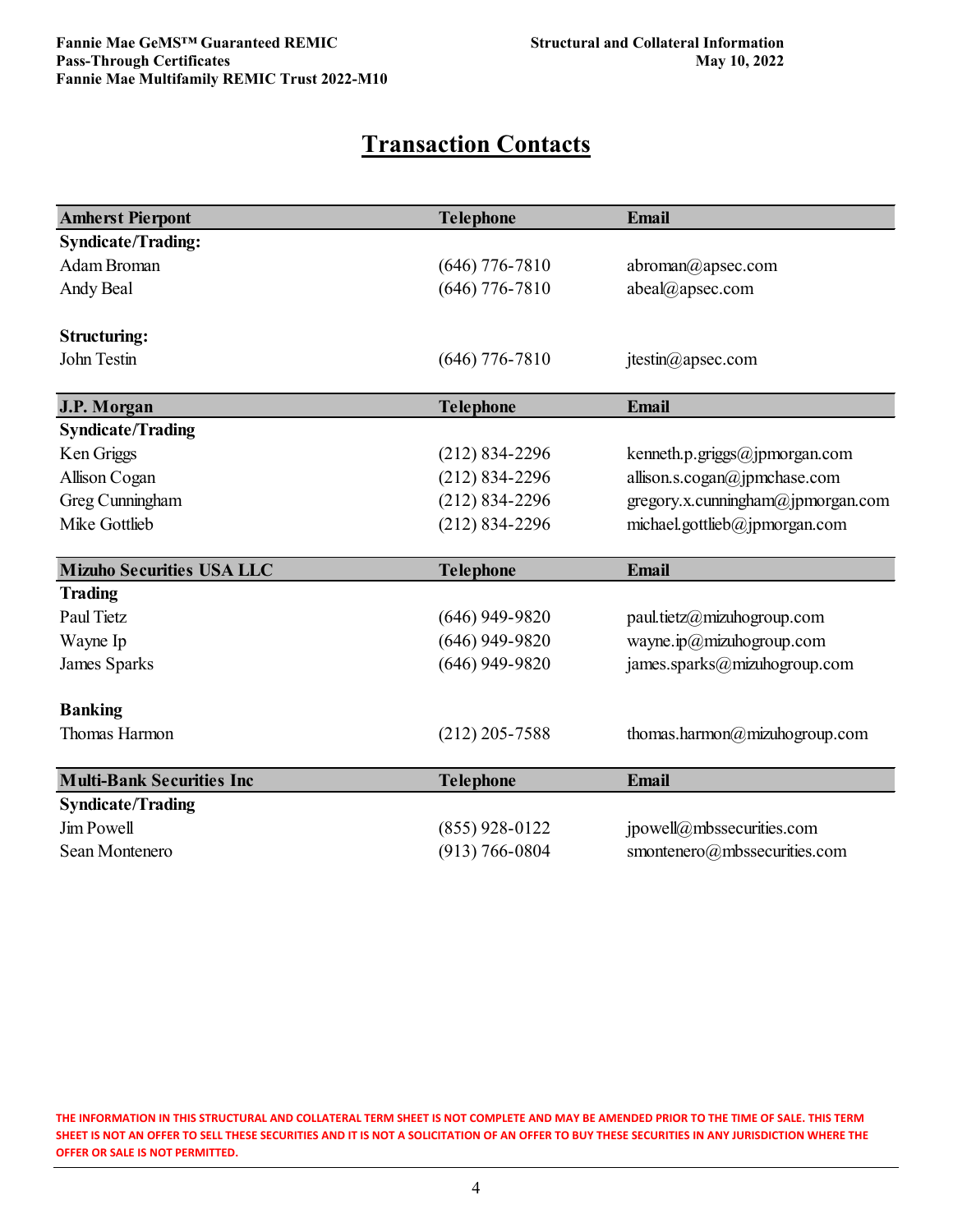#### **Certificate Structure**

| <b>Class</b> | <b>Approximate Initial</b><br>Certificate Balance <sup>(1)</sup> | % of Initial<br>Group<br>Certificate<br>Balance <sup>(2)</sup> | <b>Expected</b><br>Weighted<br><b>Average Life</b><br>$(Years)^{(3)}$ | <b>Expected</b><br><b>Principal</b><br><b>Window</b><br>(Months) $(4)$ | <b>Coupon Type</b> | <b>Pricing</b><br><b>Speed</b> |
|--------------|------------------------------------------------------------------|----------------------------------------------------------------|-----------------------------------------------------------------------|------------------------------------------------------------------------|--------------------|--------------------------------|
| A1           | \$42,100,000                                                     | 5.85%                                                          | 6.71                                                                  | $1 - 114$                                                              | <b>WAC</b>         | 0 CPY                          |
| A2           | \$677,674,679                                                    | 94.15%                                                         | 9.56                                                                  | 114 - 116                                                              | <b>WAC</b>         | 0 CPY                          |

(1) The initial certificate balances are approximate and on the settlement date may vary by up to 5%. Underlying pools may be removed from or added to the mortgage pool prior to the settlement date within the same maximum permitted variance. Any reduction or increase in the aggregate principal balance of underlying pools within these parameters will result in changes to the initial certificate balance of each class of certificates and to the other statistical data.

(2) Approximate as of the settlement date.

(3) Calculated at 0% CPY.

(4) The expected principal window is expressed in months following the settlement date and reflects the period during which distributions of principal would be received under the pricing speed assumptions.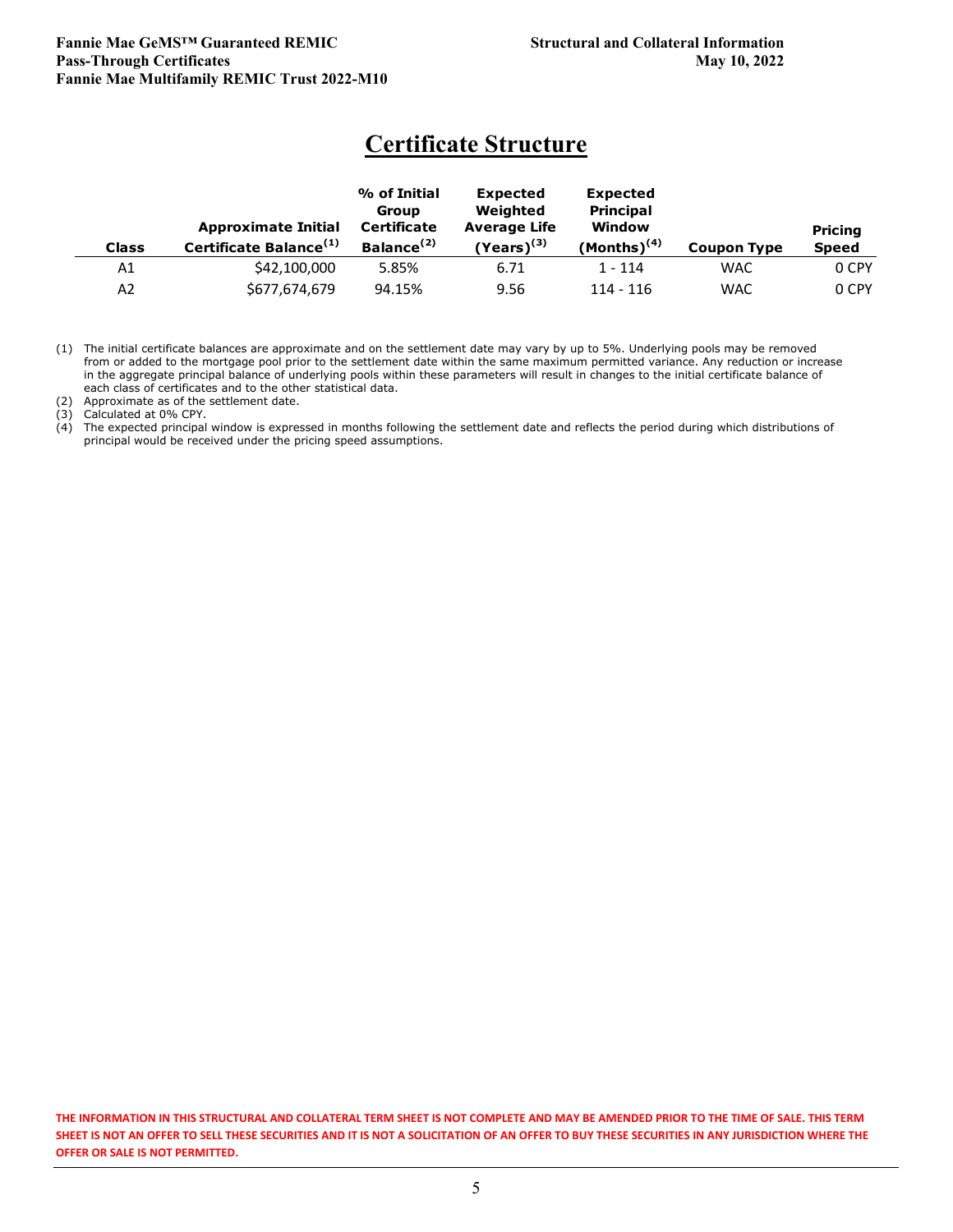#### **Issue Characteristics**

| <b>Securities:</b>            | \$719,774,679 (approximate) monthly pay, fixed rate and variable rate, multi-class<br>commercial mortgage REMIC Pass-Through Certificates (Class A1 and Class A2)                                       |
|-------------------------------|---------------------------------------------------------------------------------------------------------------------------------------------------------------------------------------------------------|
| <b>Lead Manager:</b>          | Amherst Pierpont Securities LLC                                                                                                                                                                         |
| Issuer:                       | Federal National Mortgage Association ("Fannie Mae")                                                                                                                                                    |
| <b>Issuing Entity:</b>        | Fannie Mae Multifamily REMIC Trust 2022-M10, a trust to be formed by Fannie Mae.                                                                                                                        |
| <b>Trustee:</b>               | Fannie Mae                                                                                                                                                                                              |
| <b>Cut-off Date:</b>          | On or about May 1, 2022                                                                                                                                                                                 |
| <b>Settlement Date:</b>       | May 27, 2022                                                                                                                                                                                            |
| <b>Distribution Date:</b>     | The monthly distribution date for the certificates will be the 25 <sup>th</sup> day of each calendar<br>month or on the next business day if the $25th$ is not a business day, commencing June<br>2022. |
| Accrual:                      | Each class of certificates will accrue interest on a 30/360 basis during the preceding<br>calendar month.                                                                                               |
| <b>ERISA:</b>                 | It is expected that all offered certificates will be ERISA eligible.                                                                                                                                    |
| <b>Tax Status:</b>            | Double REMIC Series                                                                                                                                                                                     |
| Form of Offering:             | The certificates are exempt from registration under the Securities Act of 1933 and are<br>"exempted securities" under the Securities Exchange Act of 1934.                                              |
| <b>Offered Certificates:</b>  | Class A1 and Class A2                                                                                                                                                                                   |
| <b>Optional Termination:</b>  | None                                                                                                                                                                                                    |
| <b>Minimum Denominations:</b> | \$1,000 for the Class A1 and Class A2 Certificates, \$1 in excess thereof.                                                                                                                              |
| <b>Settlement Terms:</b>      | Book-Entry except for Class R and Class RL                                                                                                                                                              |
| <b>Analytics:</b>             | Cash flows are expected to be available through Bloomberg, L.P., Intex Solutions, Inc.<br>and Trepp LLC.                                                                                                |
| <b>Bloomberg Ticker:</b>      | FNA 2022-M10 <mtge><go></go></mtge>                                                                                                                                                                     |
| <b>Risk Factors:</b>          | THE CERTIFICATES INVOLVE CERTAIN RISKS AND MAY NOT BE<br>SUITABLE FOR ALL INVESTORS. SEE THE "RISK FACTORS" SECTION OF<br>FANNIE MAE'S MULTIFAMILY REMIC PROSPECTUS.                                    |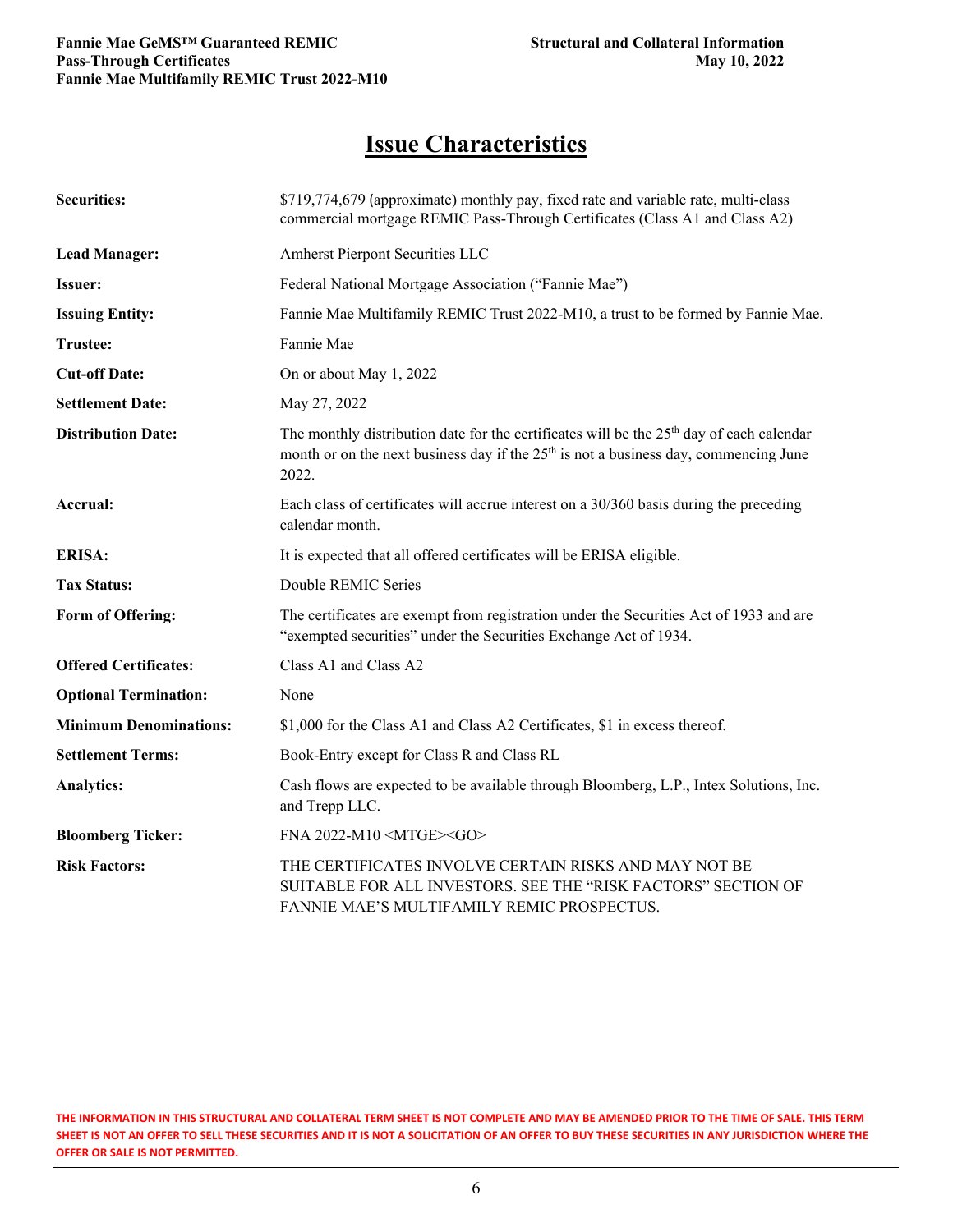#### **Structural Overview**

| <b>Amount of Distributions:</b>             | On each Distribution Date, certificate holders will be entitled to receive interest and<br>any principal required to be paid on their certificates on such Distribution Date,<br>distributed from funds available for distribution from the MBS Pool.                                                                                                                  |  |  |  |  |  |  |  |
|---------------------------------------------|------------------------------------------------------------------------------------------------------------------------------------------------------------------------------------------------------------------------------------------------------------------------------------------------------------------------------------------------------------------------|--|--|--|--|--|--|--|
| <b>Priority of Principal:</b>               | The Principal Distribution Amount for any Distribution Date will be allocated as<br>follows: scheduled and unscheduled principal payments included in the principal<br>distribution for each MBS, on an aggregate basis, sequentially to Class A1 and Class<br>A2, in that order, until retired.                                                                       |  |  |  |  |  |  |  |
| <b>Prepayment Premiums</b><br>Distribution: | On each Distribution Date, any prepayment premiums that are included in the related<br>MBS distributions on that date will be allocated as follows:                                                                                                                                                                                                                    |  |  |  |  |  |  |  |
|                                             | 1. To the A1 Class, an amount equal to 100% of prepayment premiums for<br>that Distribution Date multiplied by the percentage equivalent of a<br>fraction, the numerator of which is the principal payable to the A1 Class<br>on that date and the denominator of which is the aggregate principal<br>payable to the A1 and A2 Classes for that Distribution Date.     |  |  |  |  |  |  |  |
|                                             | 2. To the A2 Class, an amount equal to 100% of the prepayment premiums<br>for that Distribution Date multiplied by the percentage equivalent of a<br>fraction, the numerator of which is the principal payable to the A2 Class<br>on that date and the denominator of which is the aggregate principal<br>payable to the A1 and A2 Classes for that Distribution Date. |  |  |  |  |  |  |  |
| Call Protection <sup>(1)(2)</sup> :         | 41 underlying securities provide for a remaining yield maintenance prepayment<br>premium term. The Collateral Pool has a weighted average remaining yield<br>maintenance term of 109 months.                                                                                                                                                                           |  |  |  |  |  |  |  |
| Guarantee:                                  | All underlying pools will be guaranteed by Fannie Mae with respect to the full and<br>timely payment of interest and principal. Fannie Mae's guarantee does not cover any<br>prepayment premium payments due on the underlying mortgage loans.                                                                                                                         |  |  |  |  |  |  |  |

- (1) For more detail on collateral call protection, see Collateral Overview.
- (2) Remaining Yield Maintenance Term (months) is calculated from the beginning of the month of the Cut-off Date to the Prepayment Premium End Date and would be one month shorter if calculated from the end of the month of the Cut-off Date to the Prepayment Premium End Date.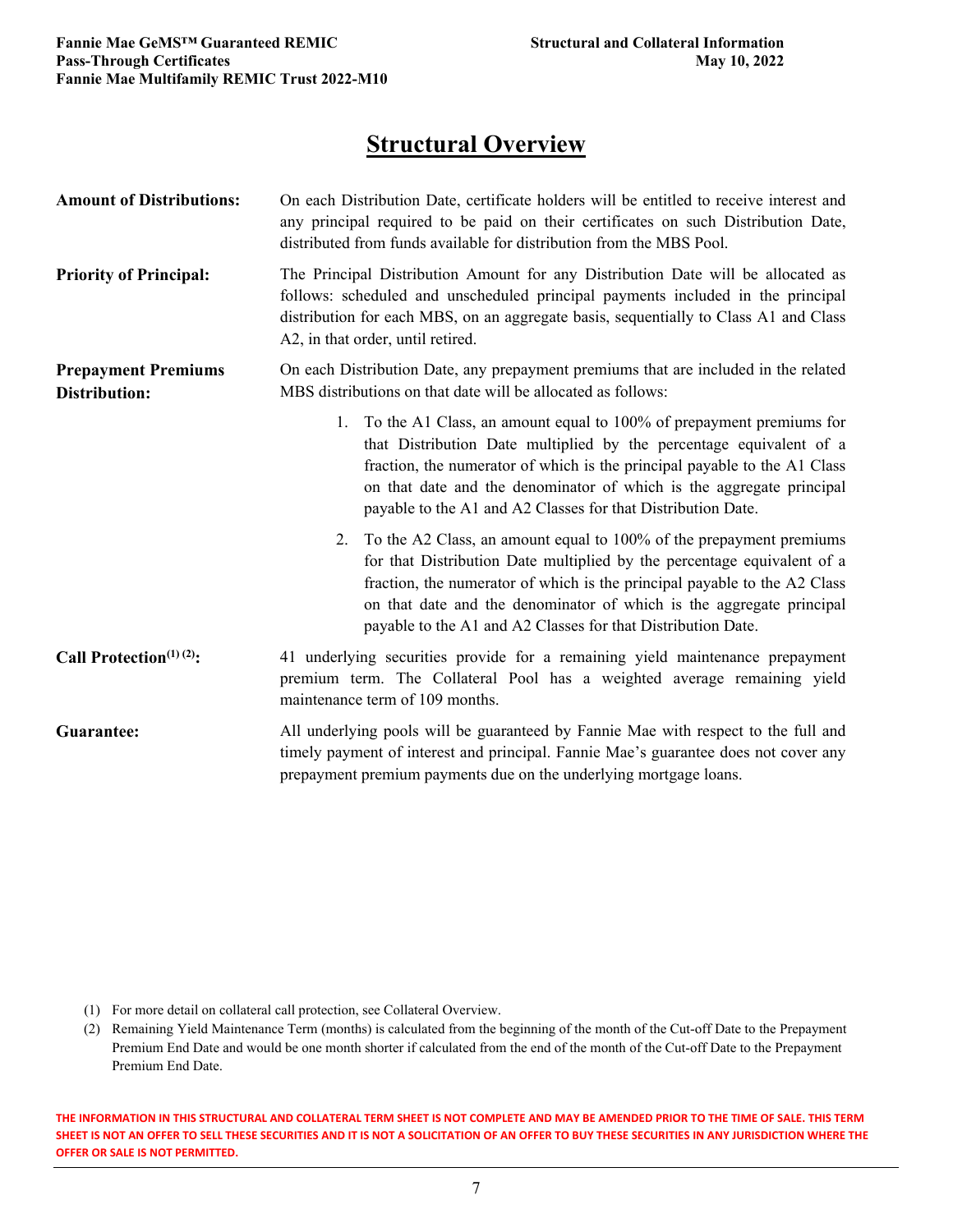#### **Collateral Overview**

| Collate ral $^{(1)(2)}$                                                    |               |
|----------------------------------------------------------------------------|---------------|
| Aggregate Cut-off Date Balance:                                            | \$719,774,679 |
| Number of Mortgage Loans:                                                  | 41            |
| Number of Underlying Pools:                                                | 41            |
| Number of Properties:                                                      | 41            |
| Average Cut-off Date Balance per Mortgage Loan:                            | \$17,555,480  |
| Weighted Average Mortgage Rate                                             | 3.392%        |
| Weighted Average MBS Pass-Through Rate                                     | 1.938%        |
| % of Collateral Secured by 5 Largest Mortgage Loans                        | 30.77%        |
| % of Collateral Secured by 10 Largest Mortgage Loans                       | 53.19%        |
| Weighted Average Original Term to Maturity (months)                        | 120           |
| Weighted Average Remaining Term to Maturity (months)                       | 115           |
| Weighted Average Seasoning (months)                                        | 5             |
| Weighted Average Original Amortization Term (months) <sup>(3)</sup>        | 360           |
| Weighted Average Remaining Amortization Term (months) <sup>(3)</sup>       | 360           |
| Weighted Average Original Prepayment Premium Term (months)                 | 114           |
| Weighted Average Remaining Prepayment Premium Term (months) <sup>(4)</sup> | 109           |
| % Amortizing Balloon                                                       | 4.1%          |
| % Interest Only followed by Amortizing Balloon                             | 49.1%         |
| % Interest Only                                                            | 46.9%         |

(1) Unless otherwise indicated, all references to "% of Collateral" in this Term Sheet reflect a percentage of the aggregate principal balance as of the Cut-off Date, after application of all payments of principal due during or prior to May 2022.

(2) The Collateral consists of 41 Fannie Mae multifamily MBS pools containing 41 loans. All loans underlying the pools are monthly-pay, fixed-rate multifamily mortgages.

(3) Excludes loans that are interest only for the entire term.

(4) Remaining Yield Maintenance Term (months) is calculated from the beginning of the month of the Cut-off Date to the Prepayment End Date and would be one month shorter if calculated from the end of the month of the Cut-off Date to the Prepayment Premium End Date.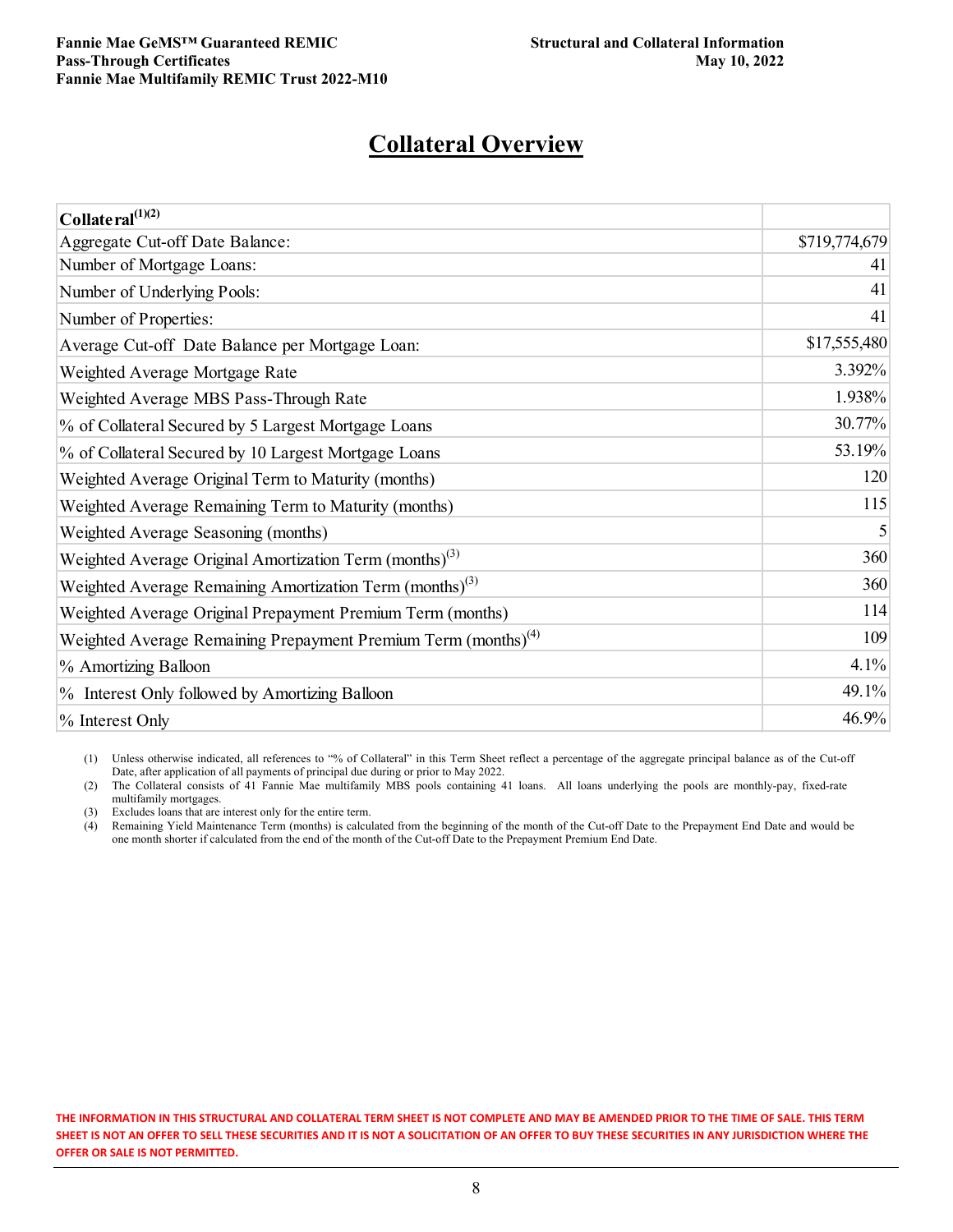#### **Collateral Stratification**

| Underlying Securities by Cut-off Date Principal Balance<br>Weighted<br>Weighted<br>Weighted<br>Weighted<br>Weighted<br><b>Weighted Average</b><br>% of Cut-off<br>Average<br>Average<br><b>Remaining Yield</b><br><b>Original Term</b><br><b>Remaining Term</b><br><b>Cut-off Date</b><br>Date<br>Number of<br>Average<br>Average<br>Average |                   |                    |           |              |              |             |             |                 |               |
|----------------------------------------------------------------------------------------------------------------------------------------------------------------------------------------------------------------------------------------------------------------------------------------------------------------------------------------------|-------------------|--------------------|-----------|--------------|--------------|-------------|-------------|-----------------|---------------|
|                                                                                                                                                                                                                                                                                                                                              |                   |                    |           |              |              |             |             |                 |               |
|                                                                                                                                                                                                                                                                                                                                              |                   |                    |           |              |              |             |             |                 |               |
|                                                                                                                                                                                                                                                                                                                                              |                   |                    |           |              |              |             |             |                 |               |
|                                                                                                                                                                                                                                                                                                                                              | <b>Underlying</b> | Principal          | Principal | Mortgage     | Pass Thru    | to Maturity | to Maturity | <b>Loan Age</b> | Maintenance   |
| <b>Cut-off Date Principal Balance</b>                                                                                                                                                                                                                                                                                                        | Pools             | <b>Balance (S)</b> | Balance   | Rate $(\% )$ | Rate $(\% )$ | (Months)    | (Months)    | (Months)        | Term (Months) |
| $$1,155,000 - $2,999,999$                                                                                                                                                                                                                                                                                                                    |                   | 3,755,000          | 0.52%     | 3.962        | 2.088        | 120         | 115         |                 | 109           |
| $$3,000,000 - $5,999,999$                                                                                                                                                                                                                                                                                                                    |                   | 29.956.263         | 4.16%     | 3.889        | 1.992        | 120         | 115         |                 | 109           |
| \$6,000,000 - \$9,999,999                                                                                                                                                                                                                                                                                                                    |                   | 92,710,016         | 12.88%    | 3.513        | 2.010        | 120         | 115         |                 | 109           |
| \$10,000,000 - \$19,999,999                                                                                                                                                                                                                                                                                                                  |                   | 17,500,000         | 2.43%     | 2.995        | 1.835        | 120         | 115         |                 | 109           |
| \$20,000,000 - \$39,999,999                                                                                                                                                                                                                                                                                                                  | 14                | 394.319.000        | 54.78%    | 3.345        | 1.930        | 120         | 115         |                 | 109           |
| \$40,000,000 - \$46,973,400                                                                                                                                                                                                                                                                                                                  |                   | 181,534,400        | 25.22%    | 3.377        | 1.917        | 120         | 114         |                 | 108           |
| Total / WA:                                                                                                                                                                                                                                                                                                                                  |                   | \$719,774,679      | 100.00%   | 3.392        | 1.938        | 120         | 115         |                 | 109           |

#### **Top 10 Loan Information**

| Pool          |                                  |                 |              |                      | <b>Cut-off Date</b><br><b>Principal</b> | % of Cut-off<br>Date Principal |                                |                  |
|---------------|----------------------------------|-----------------|--------------|----------------------|-----------------------------------------|--------------------------------|--------------------------------|------------------|
| <b>Number</b> | <b>Property Name</b>             | City            | <b>State</b> | <b>Property Type</b> | <b>Balance (\$)</b>                     | <b>Balance</b>                 | <b>DSCR</b> (x) <sup>(1)</sup> | LTV $(\%)^{(2)}$ |
| <b>BS3961</b> | Atlantic At Grand Oaks           | Charleston      | <b>SC</b>    | Multifamily          | 46,973,400                              | 6.53                           | 2.07x                          | 59.1%            |
| <b>BS3664</b> | 444 Social                       | Lincolnshire    | IL           | Multifamily          | 46,150,000                              | 6.41                           | 2.13x                          | 65.0%            |
| <b>BS3649</b> | Whippletree Village              | Wheeling        | IL           | Manufactured Housing | 45,644,000                              | 6.34                           | 2.13x                          | 58.4%            |
| <b>BS4179</b> | Central Park Apartment Homes     | Montgomery      | AL           | Multifamily          | 42,767,000                              | 5.94                           | 1.31x                          | 75.0%            |
| <b>BS3838</b> | Radius At Shadow Creek Ranch     | Pearland        | <b>TX</b>    | Multifamily          | 39,906,000                              | 5.54                           | 2.24x                          | 65.0%            |
| <b>BS3949</b> | Huntington Glen                  | Houston         | <b>TX</b>    | Multifamily          | 37,101,000                              | 5.15                           | 1.35x                          | 73.8%            |
| <b>BS3947</b> | The Village Of Churchills Choice | Upper Marlboro  | MD           | Multifamily          | 34,135,000                              | 4.74                           | 1.99x                          | 64.4%            |
| <b>BS3755</b> | Synergy At The Meadows           | Lake St Louis   | MO           | Multifamily          | 30,600,000                              | 4.25                           | 1.30x                          | 75.0%            |
| <b>BS4487</b> | Westwind Apartment Homes         | Roanoke         | VA           | Multifamily          | 30,075,000                              | 4.18                           | 1.29x                          | 75.0%            |
| <b>BS3455</b> | 333 Greene Avenue                | <b>Brooklyn</b> | NY           | Multifamily          | 29,500,000                              | 4.10                           | 2.60x                          | 64.4%            |
|               | Total / WA:                      |                 |              |                      | \$382,851,400                           | 53.19                          | 1.86x                          | 66.9%            |

(1) DSCR calculations are based on the most recent annual amortizing data for the related mortgage loan, except for full term interest only loans, which are based on interest only payments.

(2) LTV values are as of the loan origination data of the related mortgage loan.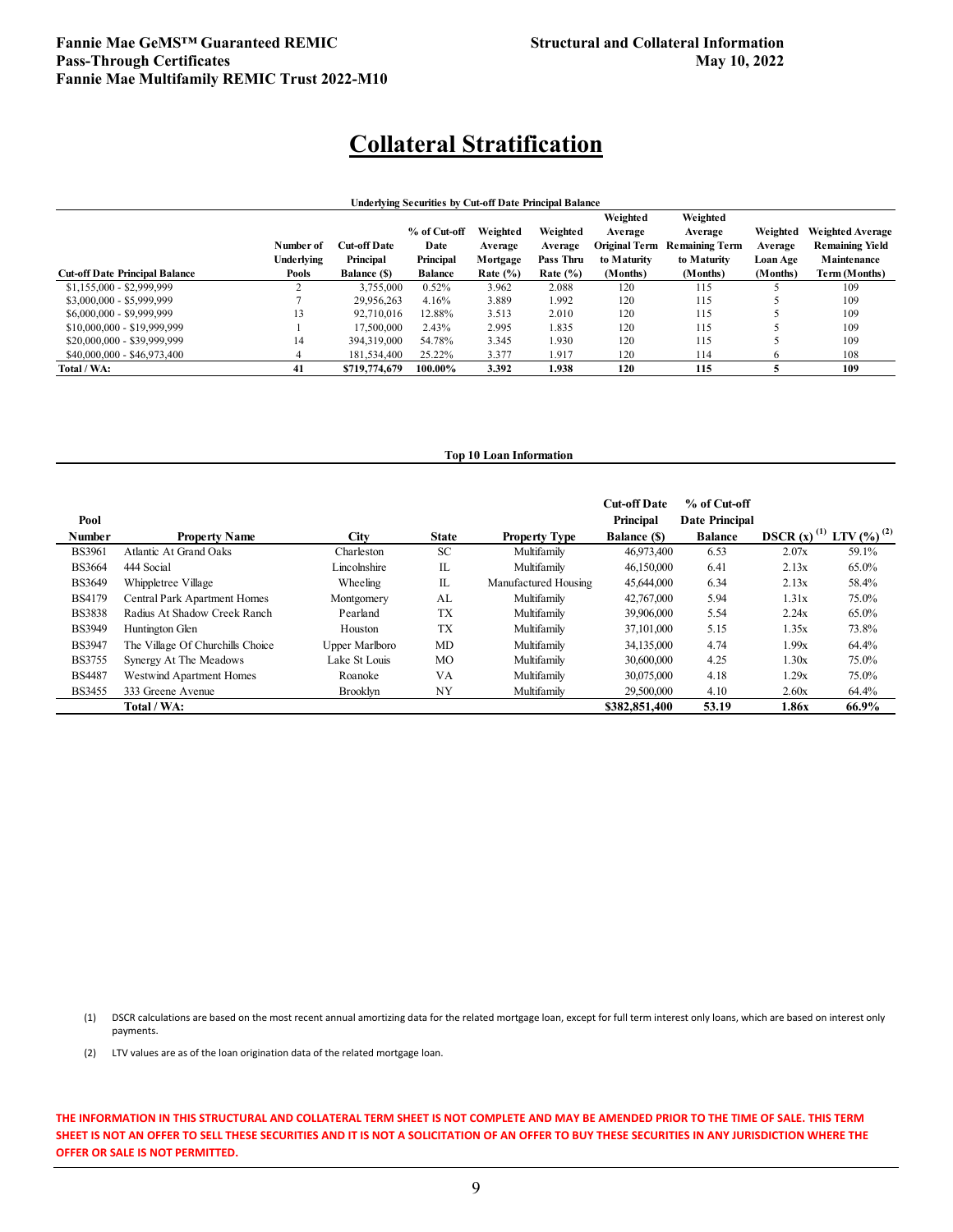| Underlying Securities by Most Recent DSCR <sup>(1)</sup> |            |                     |                |              |             |                      |                       |          |                         |  |
|----------------------------------------------------------|------------|---------------------|----------------|--------------|-------------|----------------------|-----------------------|----------|-------------------------|--|
|                                                          |            |                     |                |              |             | Weighted             | Weighted              |          |                         |  |
|                                                          |            |                     | % of Cut-off   | Weighted     | Weighted    | Average              | Average               | Weighted | <b>Weighted Average</b> |  |
|                                                          | Number of  | <b>Cut-off Date</b> | Date           | Average      | Average     | <b>Original Term</b> | <b>Remaining Term</b> | Average  | <b>Remaining Yield</b>  |  |
|                                                          | Underlying | Principal           | Principal      | Mortgage     | Pass Thru   | to Maturity          | to Maturity           | Loan Age | Maintenance             |  |
| <b>Most Recent Debt Service Coverage Ratio</b>           | Pools      | <b>Balance (S)</b>  | <b>Balance</b> | Rate $(\% )$ | Rate $(\%)$ | (Months)             | (Months)              | (Months) | Term (Months)           |  |
| $1.25x - 1.29x$                                          | 10         | 122, 155, 523       | 16.97%         | 3.537        | 1.954       | 120                  | 115                   |          | 109                     |  |
| $1.30x - 1.39x$                                          |            | 193,763,000         | 26.92%         | 3.448        | 1.932       | 120                  | 115                   |          | 109                     |  |
| $1.40x - 1.49x$                                          |            | 30,257,000          | 4.20%          | 3.724        | 2.028       | 120                  | 115                   |          | 109                     |  |
| $1.50x - 1.99x$                                          |            | 97,846,000          | 13.59%         | 3.349        | 1.926       | 120                  | 115                   |          | 109                     |  |
| $2.00x - 2.82x$                                          |            | 275, 753, 156       | 38.31%         | 3.268        | 1.930       | 120                  | 115                   |          | 109                     |  |
| Total / WA:                                              | 41         | \$719,774,679       | 100.00%        | 3.392        | 1.938       | 120                  | 115                   |          | 109                     |  |

| Underlying Securities by At Issuance LTV <sup>(2)</sup> |            |                    |                |              |             |             |                                     |          |                         |
|---------------------------------------------------------|------------|--------------------|----------------|--------------|-------------|-------------|-------------------------------------|----------|-------------------------|
|                                                         |            |                    |                |              |             | Weighted    | Weighted                            |          |                         |
|                                                         |            |                    | % of Cut-off   | Weighted     | Weighted    | Average     | Average                             | Weighted | <b>Weighted Average</b> |
|                                                         | Number of  | Cut-off Date       | Date           | Average      | Average     |             | <b>Original Term Remaining Term</b> | Average  | <b>Remaining Yield</b>  |
|                                                         | Underlying | Principal          | Principal      | Mortgage     | Pass Thru   | to Maturity | to Maturity                         | Loan Age | Maintenance             |
| <b>UW Loan to Value Ratio</b>                           | Pools      | <b>Balance (S)</b> | <b>Balance</b> | Rate $(\% )$ | Rate $(\%)$ | (Months)    | (Months)                            | (Months) | Term (Months)           |
| $26.7\% - 59.9\%$                                       |            | 162,875,156        | 22.63%         | 3.355        | 1.933       | 120         | 115                                 |          | 109                     |
| $60.0\% - 69.9\%$                                       | 16         | 297,828,544        | 41.38%         | 3.306        | 1.946       | 120         | 115                                 |          | 109                     |
| $70.0\% - 80.0\%$                                       | 14         | 259,070,979        | 35.99%         | 3.514        | 1.932       | 120         | 115                                 |          | 109                     |
| Total / WA:                                             | 41         | \$719,774,679      | 100.00%        | 3.392        | 1.938       | 120         | 115                                 |          | 109                     |

| <b>Underlying Securities by Current Amortization Type</b> |  |
|-----------------------------------------------------------|--|
|-----------------------------------------------------------|--|

|                          |            |                     |                |              |             | Weighted    | Weighted                     |          |                         |
|--------------------------|------------|---------------------|----------------|--------------|-------------|-------------|------------------------------|----------|-------------------------|
|                          |            |                     | % of Cut-off   | Weighted     | Weighted    | Average     | Average                      | Weighted | <b>Weighted Average</b> |
|                          | Number of  | <b>Cut-off Date</b> | Date           | Average      | Average     |             | Original Term Remaining Term | Average  | <b>Remaining Yield</b>  |
|                          | Underlying | Principal           | Principal      | Mortgage     | Pass Thru   | to Maturity | to Maturity                  | Loan Age | Maintenance             |
| <b>Amortization Type</b> | Pools      | <b>Balance (S)</b>  | <b>Balance</b> | Rate $(\% )$ | Rate $(\%)$ | (Months)    | (Months)                     | (Months) | <b>Term (Months)</b>    |
| Partial IO               | 21         | 353,059,000         | 49.05%         | 3.471        | 1.950       | 120         | 115                          |          | 109                     |
| Interest Only            |            | 337,436,400         | 46.88%         | 3.289        | 1.919       | 120         | 115                          |          | 109                     |
| Balloon                  |            | 29,279,279          | 4.07%          | 3.637        | 2.011       | 120         | 115                          |          | 109                     |
| Total / WA:              | 41         | \$719,774,679       | 100.00%        | 3.392        | 1.938       | 120         | 115                          |          | 109                     |

| Underlving Securities by Fannie Mae MBS Prefix* |            |               |                |              |              |             |                                     |          |                         |  |
|-------------------------------------------------|------------|---------------|----------------|--------------|--------------|-------------|-------------------------------------|----------|-------------------------|--|
|                                                 |            |               |                |              |              | Weighted    | Weighted                            |          |                         |  |
|                                                 |            |               | % of Cut-off   | Weighted     | Weighted     | Average     | Average                             | Weighted | <b>Weighted Average</b> |  |
|                                                 | Number of  | Cut-off Date  | Date           | Average      | Average      |             | <b>Original Term</b> Remaining Term | Average  | <b>Remaining Yield</b>  |  |
|                                                 | Underlying | Principal     | Principal      | Mortgage     | Pass Thru    | to Maturity | to Maturity                         | Loan Age | Maintenance             |  |
| Prefix Type                                     | Pools      | Balance (\$)  | <b>Balance</b> | Rate $(\% )$ | Rate $(\% )$ | (Months)    | (Months)                            | (Months) | Term (Months)           |  |
| HY                                              | 41         | 719,774,679   | 100.00%        | 3.392        | 1.938        | 120         | 115                                 |          | 109                     |  |
| Total / WA:                                     | 41         | \$719,774,679 | 100.00%        | 3.392        | 1.938        | 120         | 115                                 |          | 109                     |  |

*\*Prefix definitions can be found by visiting Fannie Mae's website at:* <http://www.fanniemae.com/resources/file/mbs/pdf/pool-prefix-glossary.pdf>

- (1) DSCR calculations are based on the most recent annual amortizing data for the related mortgage loan, except for full term interest only loans, which are based on interest only payments.
- (2) LTV values are as of the loan origination date of the related mortgage loan.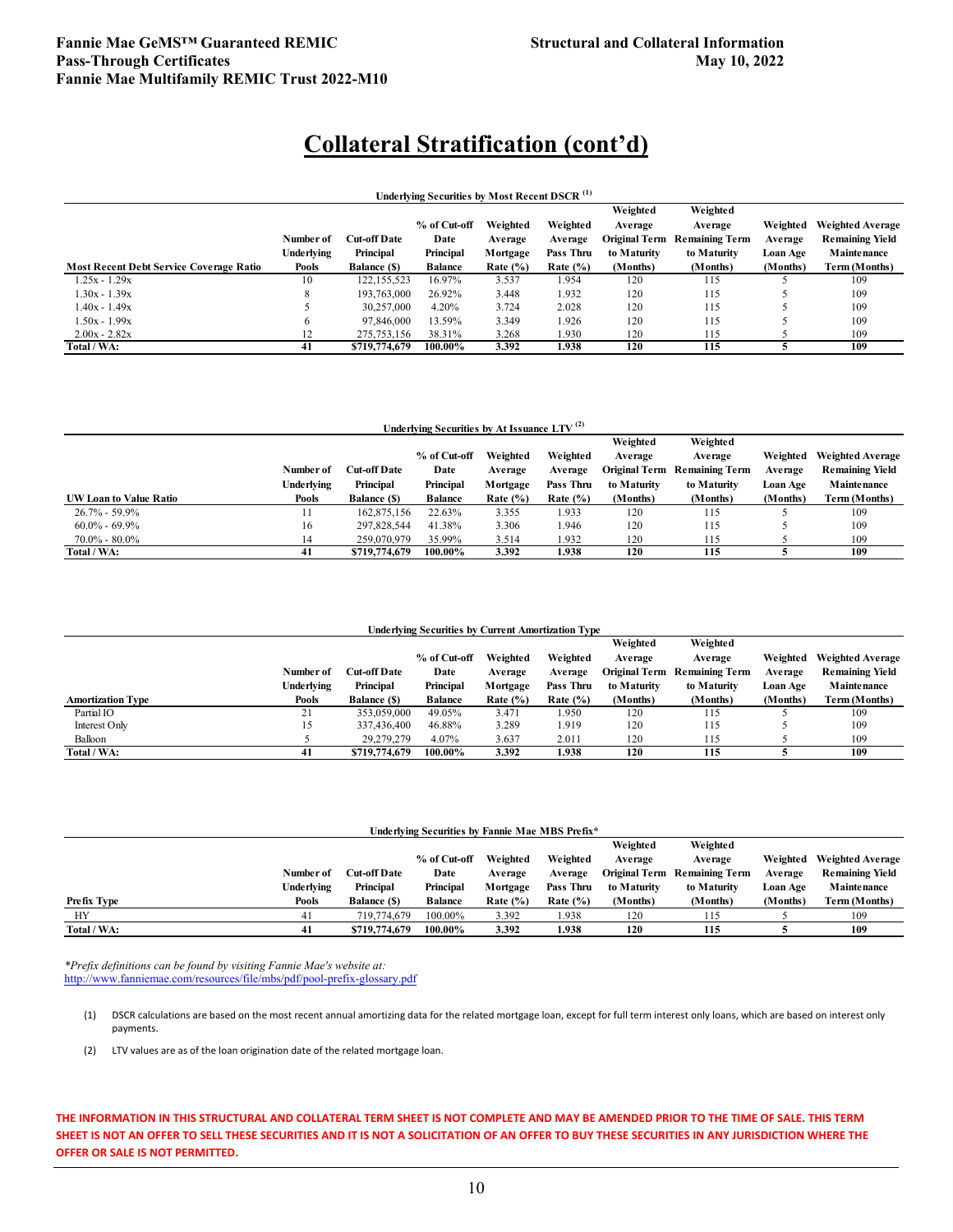| <b>Underlying Securities by Property Type</b> |            |                     |                |              |              |                      |                       |          |                         |  |  |
|-----------------------------------------------|------------|---------------------|----------------|--------------|--------------|----------------------|-----------------------|----------|-------------------------|--|--|
|                                               |            |                     |                |              |              | Weighted             | Weighted              |          |                         |  |  |
|                                               |            |                     | % of Cut-off   | Weighted     | Weighted     | Average              | Average               | Weighted | <b>Weighted Average</b> |  |  |
|                                               | Number of  | Cut-off Date        | Date           | Average      | Average      | <b>Original Term</b> | <b>Remaining Term</b> | Average  | <b>Remaining Yield</b>  |  |  |
|                                               | Underlying | Principal           | Principal      | Mortgage     | Pass Thru    | to Maturity          | to Maturity           | Loan Age | Maintenance             |  |  |
| <b>Property Type</b>                          | Pools      | <b>Balance (\$)</b> | <b>Balance</b> | Rate $(\% )$ | Rate $(\% )$ | (Months)             | (Months)              | (Months) | Term (Months)           |  |  |
| Multifamily                                   | 36         | 650,051,679         | 90.31%         | 3.395        | 1.940        | 120                  | 115                   |          | 109                     |  |  |
| Manufactured Housing                          |            | 69,723,000          | 9.69%          | 3.368        | 1.919        | 120                  | 114                   |          | 108                     |  |  |
| Total / WA:                                   | 41         | \$719,774,679       | 100.00%        | 3.392        | 1.938        | 120                  | 115                   |          | 109                     |  |  |

| <b>Underlying Securities by Loan Note Rate</b> |                   |                    |                |              |              |             |                                     |          |                         |  |
|------------------------------------------------|-------------------|--------------------|----------------|--------------|--------------|-------------|-------------------------------------|----------|-------------------------|--|
|                                                |                   |                    |                |              |              | Weighted    | Weighted                            |          |                         |  |
|                                                |                   |                    | % of Cut-off   | Weighted     | Weighted     | Average     | Average                             | Weighted | <b>Weighted Average</b> |  |
|                                                | Number of         | Cut-off Date       | Date           | Average      | Average      |             | <b>Original Term Remaining Term</b> | Average  | <b>Remaining Yield</b>  |  |
|                                                | <b>Underlying</b> | Principal          | Principal      | Mortgage     | Pass Thru    | to Maturity | to Maturity                         | Loan Age | Maintenance             |  |
| <b>Loan Note Rate</b>                          | Pools             | <b>Balance (S)</b> | <b>Balance</b> | Rate $(\% )$ | Rate $(\% )$ | (Months)    | (Months)                            | (Months) | Term (Months)           |  |
| 2.990% - 3.249%                                |                   | 127.519.000        | 17.72%         | 3.105        | 1.910        | 120         | 115                                 |          | 109                     |  |
| $3.250\% - 3.499\%$                            | 16                | 406, 302, 872      | 56.45%         | 3.348        | 1.913        | 120         | 115                                 |          | 109                     |  |
| $3.500\% - 3.999\%$                            | 16                | 175,019,300        | 24.32%         | 3.636        | 2.008        | 120         | 115                                 |          | 109                     |  |
| $4.000\% - 4.810\%$                            |                   | 10.933.507         | 1.52%          | 4.499        | 2.086        | 120         | 115                                 |          | 109                     |  |
| Total / WA:                                    | 41                | \$719,774,679      | 100.00%        | 3.392        | 1.938        | 120         | 115                                 |          | 109                     |  |

| <b>Underlying Securities by Pass Through Rate</b> |            |                    |                |              |              |                      |                       |          |                         |  |
|---------------------------------------------------|------------|--------------------|----------------|--------------|--------------|----------------------|-----------------------|----------|-------------------------|--|
|                                                   |            |                    |                |              |              | Weighted             | Weighted              |          |                         |  |
|                                                   |            |                    | % of Cut-off   | Weighted     | Weighted     | Average              | Average               | Weighted | <b>Weighted Average</b> |  |
|                                                   | Number of  | Cut-off Date       | Date           | Average      | Average      | <b>Original Term</b> | <b>Remaining Term</b> | Average  | <b>Remaining Yield</b>  |  |
|                                                   | Underlying | Principal          | Principal      | Mortgage     | Pass Thru    | to Maturity          | to Maturity           | Loan Age | Maintenance             |  |
| Pass-Through Rate                                 | Pools      | <b>Balance (S)</b> | <b>Balance</b> | Rate $(\% )$ | Rate $(\% )$ | (Months)             | (Months)              | (Months) | Term (Months)           |  |
| 1.820% - 1.899%                                   | 13         | 319,579,000        | 44.40%         | 3.281        | 1.863        | 120                  | 115                   |          | 109                     |  |
| 1.900% - 1.999%                                   | 11         | 159,779,448        | 22.20%         | 3.412        | 1.915        | 120                  | 115                   |          | 109                     |  |
| $2.000\% - 2.099\%$                               | 13         | 187.922.231        | 26.11%         | 3.469        | 2.030        | 120                  | 115                   |          | 109                     |  |
| $2.100\% - 2.199\%$                               |            | 46,107,000         | 6.41%          | 3.724        | 2.120        | 120                  | 115                   |          | 109                     |  |
| $2.200\% - 2.260\%$                               |            | 6,387,000          | 0.89%          | 3.820        | 2.260        | 120                  | 115                   |          | 109                     |  |
| Total / WA:                                       | -41        | \$719,774,679      | 100.00%        | 3.392        | 1.938        | 120                  | 115                   |          | 109                     |  |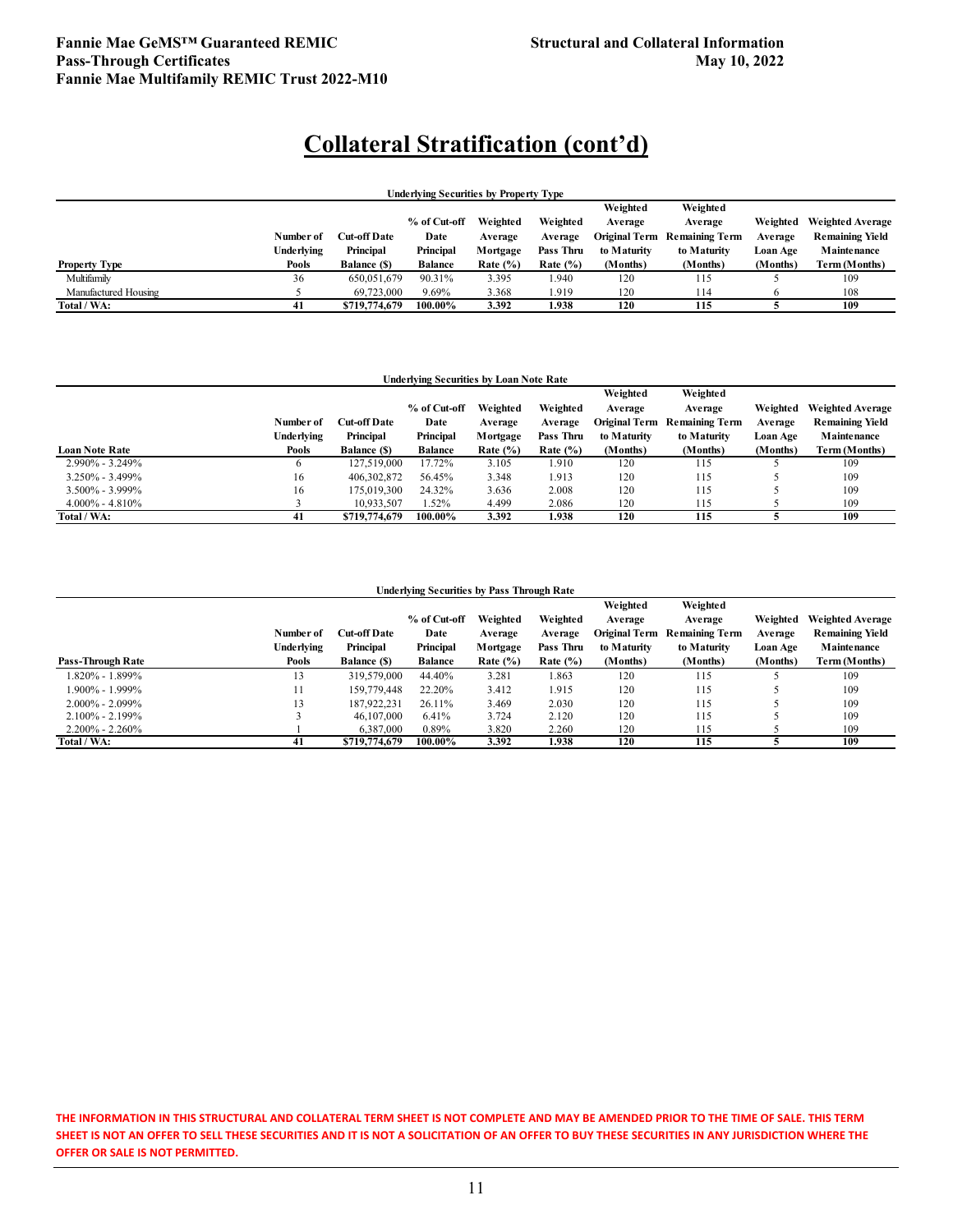|              |                                  |                                                         | <b>Underlying Securities by State</b>               |                                                 |                                                  |                                                                        |                                                                         |                                                    |                                                                                   |
|--------------|----------------------------------|---------------------------------------------------------|-----------------------------------------------------|-------------------------------------------------|--------------------------------------------------|------------------------------------------------------------------------|-------------------------------------------------------------------------|----------------------------------------------------|-----------------------------------------------------------------------------------|
| <b>State</b> | Number of<br>Underlying<br>Pools | <b>Cut-off Date</b><br>Principal<br><b>Balance (\$)</b> | % of Cut-off<br>Date<br>Principal<br><b>Balance</b> | Weighted<br>Average<br>Mortgage<br>Rate $(\% )$ | Weighted<br>Average<br>Pass Thru<br>Rate $(\% )$ | Weighted<br>Average<br><b>Original Term</b><br>to Maturity<br>(Months) | Weighted<br>Average<br><b>Remaining Term</b><br>to Maturity<br>(Months) | Weighted<br>Average<br><b>Loan Age</b><br>(Months) | <b>Weighted Average</b><br><b>Remaining Yield</b><br>Maintenance<br>Term (Months) |
| TX           |                                  | 140,179,976                                             | 19.48%                                              | 3.475                                           | 2.031                                            | 120                                                                    | 115                                                                     | 5                                                  | 109                                                                               |
| IL           |                                  | 91,794,000                                              | 12.75%                                              | 3.288                                           | 1.883                                            | 120                                                                    | 114                                                                     | 6                                                  | 108                                                                               |
| NY           | $\overline{\phantom{0}}$         | 73,022,507                                              | 10.15%                                              | 3.258                                           | 1.945                                            | 120                                                                    | 115                                                                     | 5                                                  | 109                                                                               |
| AL           |                                  | 66,013,000                                              | 9.17%                                               | 3.503                                           | 1.893                                            | 120                                                                    | 115                                                                     | 5                                                  | 109                                                                               |
| SC.          |                                  | 46,973,400                                              | 6.53%                                               | 3.430                                           | 2.000                                            | 120                                                                    | 115                                                                     | $\overline{\phantom{0}}$                           | 109                                                                               |
| OK           |                                  | 40,394,000                                              | 5.61%                                               | 3.332                                           | 1.924                                            | 120                                                                    | 115                                                                     | 5                                                  | 109                                                                               |
| VA           |                                  | 37,475,000                                              | 5.21%                                               | 3.339                                           | 1.929                                            | 120                                                                    | 116                                                                     | 4                                                  | 110                                                                               |
| MD           |                                  | 34,135,000                                              | 4.74%                                               | 3.370                                           | 1.860                                            | 120                                                                    | 115                                                                     | 5                                                  | 109                                                                               |
| MO           |                                  | 30,600,000                                              | 4.25%                                               | 3.350                                           | 1.840                                            | 120                                                                    | 114                                                                     | 6                                                  | 108                                                                               |
| CA           |                                  | 28,804,756                                              | 4.00%                                               | 3.163                                           | 1.899                                            | 120                                                                    | 115                                                                     | 5                                                  | 109                                                                               |
| LA           |                                  | 26,791,000                                              | 3.72%                                               | 3.270                                           | 1.860                                            | 120                                                                    | 114                                                                     | 6                                                  | 108                                                                               |
| <b>GA</b>    |                                  | 25,500,000                                              | 3.54%                                               | 3.480                                           | 1.870                                            | 120                                                                    | 116                                                                     | 4                                                  | 110                                                                               |
| <b>WA</b>    |                                  | 20,500,000                                              | 2.85%                                               | 3.380                                           | 1.870                                            | 120                                                                    | 115                                                                     | 5                                                  | 109                                                                               |
| MI           |                                  | 16,484,000                                              | 2.29%                                               | 3.329                                           | 1.972                                            | 120                                                                    | 115                                                                     | $\overline{\phantom{0}}$                           | 109                                                                               |
| NJ           | 3                                | 16,468,472                                              | 2.29%                                               | 3.583                                           | 1.956                                            | 120                                                                    | 115                                                                     | 5                                                  | 109                                                                               |
| OH           |                                  | 6,405,000                                               | 0.89%                                               | 3.330                                           | 1.920                                            | 120                                                                    | 114                                                                     | 6                                                  | 108                                                                               |
| IA           |                                  | 6,647,568                                               | 0.92%                                               | 3.600                                           | 2.080                                            | 120                                                                    | 115                                                                     | 5                                                  | 109                                                                               |
| <b>TN</b>    |                                  | 6,387,000                                               | 0.89%                                               | 3.820                                           | 2.260                                            | 120                                                                    | 115                                                                     |                                                    | 109                                                                               |
| <b>KS</b>    |                                  | 5.200.000                                               | 0.72%                                               | 4.810                                           | 2.080                                            | 120                                                                    | 115                                                                     | $\overline{\phantom{0}}$                           | 109                                                                               |
| Total / WA:  | 41                               | \$719,774,679                                           | 100.00%                                             | 3.392                                           | 1.938                                            | 120                                                                    | 115                                                                     | 5                                                  | 109                                                                               |

**Underlying Securities by Original Term To Maturity**

|                                           |            |                    |                |              |              | Weighted    | Weighted                            |          |                         |
|-------------------------------------------|------------|--------------------|----------------|--------------|--------------|-------------|-------------------------------------|----------|-------------------------|
|                                           |            |                    | % of Cut-off   | Weighted     | Weighted     | Average     | Average                             | Weighted | <b>Weighted Average</b> |
|                                           | Number of  | Cut-off Date       | Date           | Average      | Average      |             | <b>Original Term</b> Remaining Term | Average  | <b>Remaining Yield</b>  |
|                                           | Underlying | Principal          | Principal      | Mortgage     | Pass Thru    | to Maturity | to Maturity                         | Loan Age | Maintenance             |
| <b>Original Term to Maturity (Months)</b> | Pools      | <b>Balance (S)</b> | <b>Balance</b> | Rate $(\% )$ | Rate $(\% )$ | (Months)    | (Months)                            | (Months) | Term (Months)           |
| 120                                       | 41         | 719,774,679        | 100.00%        | 3.392        | 1.938        | 120         | 115                                 |          | 109                     |
| Total / WA:                               |            | \$719,774,679      | 100.00%        | 3.392        | 1.938        | 120         | 115                                 |          | 109                     |

| Underlying Securities by Remaining Term To Maturity |            |                     |                |              |              |                      |                       |                 |                         |  |
|-----------------------------------------------------|------------|---------------------|----------------|--------------|--------------|----------------------|-----------------------|-----------------|-------------------------|--|
|                                                     |            |                     |                |              |              | Weighted             | Weighted              |                 |                         |  |
|                                                     |            |                     | % of Cut-off   | Weighted     | Weighted     | Average              | Average               | Weighted        | <b>Weighted Average</b> |  |
|                                                     | Number of  | <b>Cut-off Date</b> | Date           | Average      | Average      | <b>Original Term</b> | <b>Remaining Term</b> | Average         | <b>Remaining Yield</b>  |  |
|                                                     | Underlying | Principal           | Principal      | Mortgage     | Pass Thru    | to Maturity          | to Maturity           | <b>Loan Age</b> | Maintenance             |  |
| <b>Remaining Term to Maturity (Months)</b>          | Pools      | <b>Balance (S)</b>  | <b>Balance</b> | Rate $(\% )$ | Rate $(\% )$ | (Months)             | (Months)              | (Months)        | Term (Months)           |  |
| 114                                                 | Ö          | 209,688,000         | 29.13%         | 3.239        | 1.870        | 120                  | 114                   | 6               | 108                     |  |
| 115                                                 | 29         | 439,755,679         | 61.10%         | 3.467        | 1.980        | 120                  | 115                   |                 | 109                     |  |
| 116                                                 |            | 70.331,000          | 9.77%          | 3.382        | 1.882        | 120                  | 116                   |                 | 110                     |  |
| Total / WA:                                         | 41         | \$719,774,679       | 100.00%        | 3.392        | 1.938        | 120                  | 115                   |                 | 109                     |  |